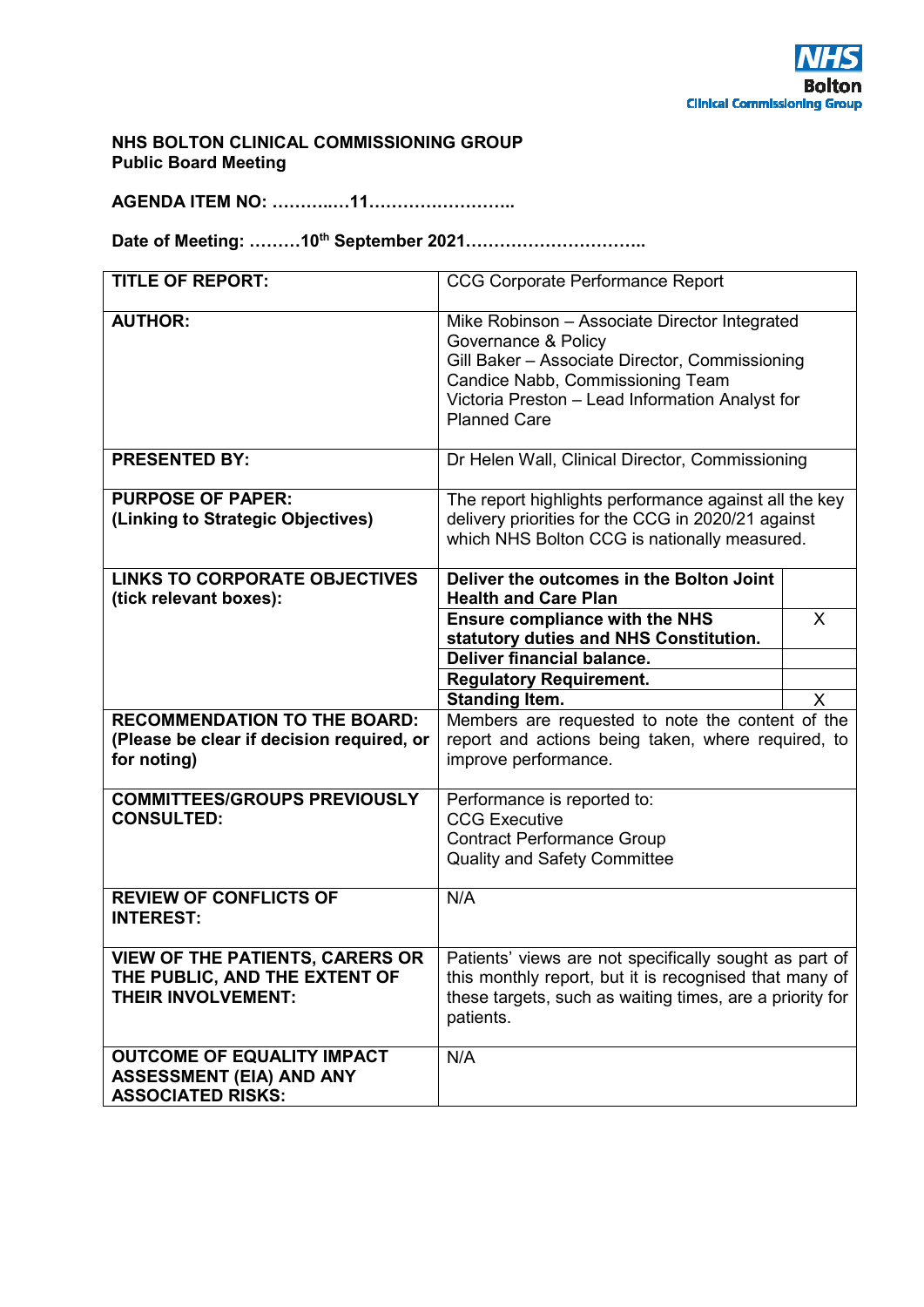

# **Corporate Performance Report**

# **Months 3 & 4 2021/22**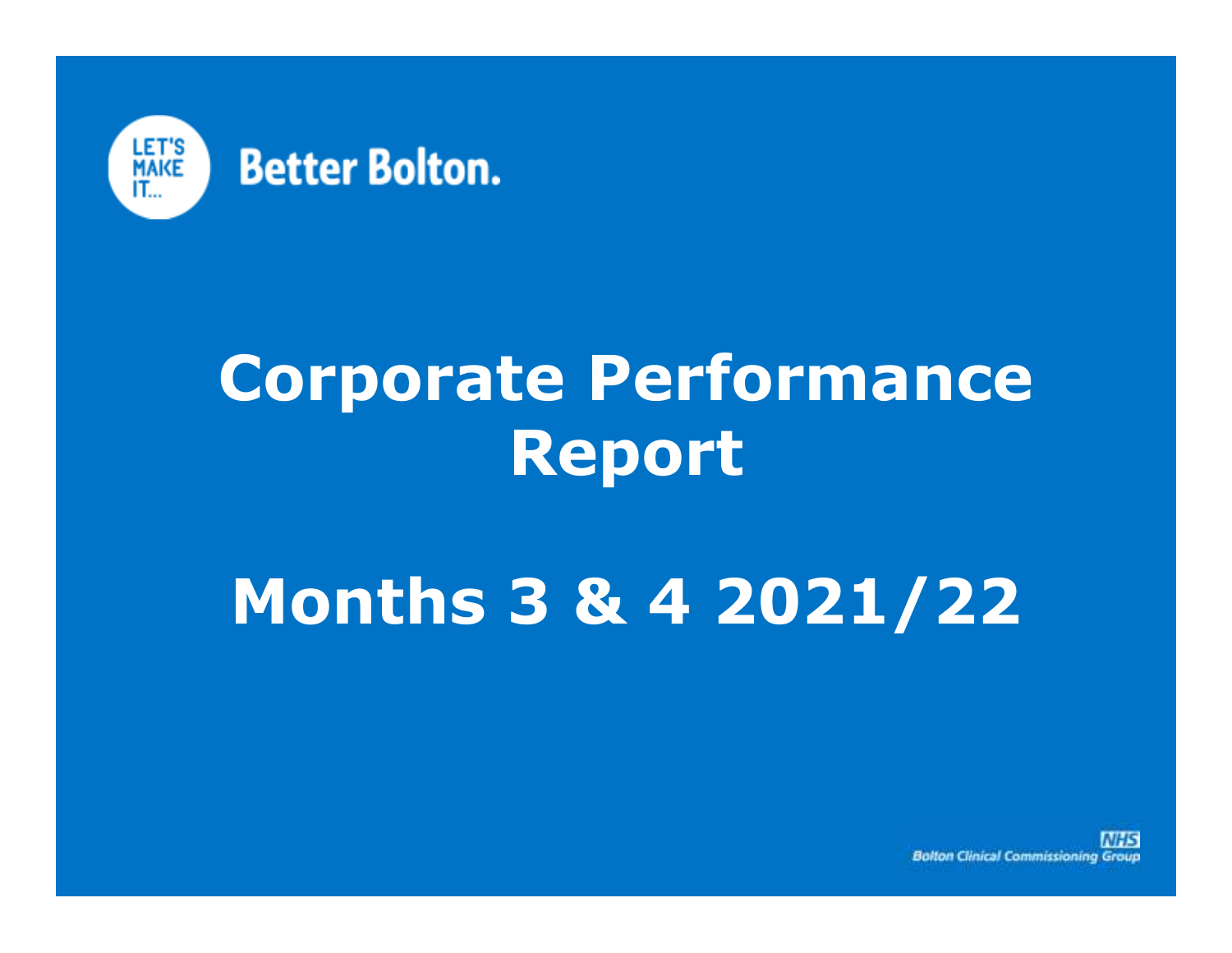# **Performance Summary**

#### **Elective Care**

The impact of COVID has been particularly felt in the elective care pathways of the health system. Significant backlogs developed across all providers, due to the limited delivery of elective care as resources were prioritised nationally to fight the urgent effects of the pandemic. Performance against the 92% (90% across GM) standard is still significantly under the national standard at 70% in June 2021. This is in the top end of the performance scale across GM localities. There has been <sup>a</sup> slight reduction in <sup>52</sup> week breaches from 2,074 in May to 1,891 in June <sup>21</sup> as Bolton FT is treating patients in clinical and chronological priority in line with the GM elective recovery programme. The 6-week diagnostic target remains an ongoing challenge, with performance in June <sup>2021</sup> at 27.76%, against <sup>a</sup> target of <1%. Following the receipt of the national planning guidance and the priorities that have been set for the coming year by NHS England, commissioners and providers are working together to ensure recovery plan are in place. Work is underway to ensure demand and capacity is fully understood with additional diagnostic being sourced from the independent sector.

#### **Cancer**

 In June 2021, there was <sup>a</sup> slight improvement in the performance for the 'Percentage achieving maximum two week wait for first outpatient appointment, for patients referred urgently with breast symptoms (where cancer was not initially suspected)' from 21.6% in May <sup>2021</sup> to 29% in June, against <sup>a</sup> target of 93%. The performance for the indicator "Percentage achieving maximum <sup>2</sup> week wait for first outpatient appointment, urgently referred with suspected cancer via GP", has also declined slightly with 96% of referred patients being seen within <sup>14</sup> days of referral. However this still exceeds the target of 93%. The percentage achieving maximum two month (62 day) wait from urgent GP referral to first definitive treatment for cancer" there was <sup>a</sup> further decline in the numbers of patients achieving this target at 78.3 June <sup>21</sup> compared with 86.2% in May21 and is now significantly below the national target of 85%. The performance for 'Maximum <sup>62</sup> day wait from referral from an NHS screening service to first definitive treatment for all cancers to Bolton CCG patients' declined again from 88.9% of patients achieving the target in May <sup>21</sup> to 77.8% in June 2021. In June 2021, there was <sup>3</sup> Bolton CCG patients reported within the month (monitored in <sup>a</sup> rolling cohort) who waited <sup>104</sup> days or more from initial referral to the first definitive treatment. The clinical teams continue to monitor these patients and there was no harm reported

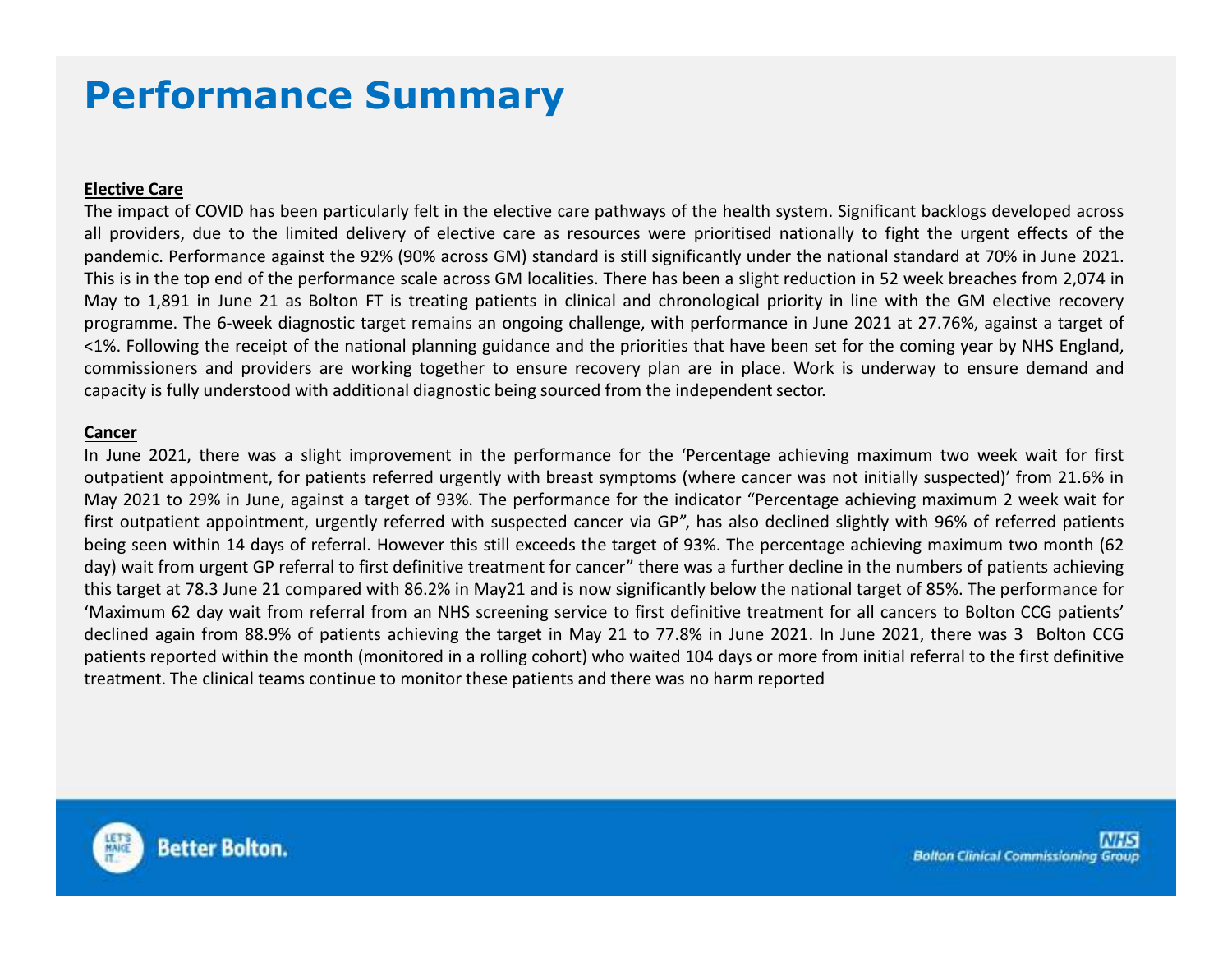# **Performance Summary Continued…**

#### **Urgent and Emergency Care**

A&E performance has remained below the national standard of 95%. Performance during June was 70.4% and July 65.5% <sup>a</sup> reduction on May' figure of 72%. Bolton FT's improvement action plan is in place and is monitored through the Urgent and Emergency Care Board, they are also working with the Greater Manchester UEC Teams and NHSE. The main challenge to performance currently, is the overall attendance numbers, which is at an all-time high particularly for walk-in patients, this causes challenges with the flow of patients through the physical space restricting the ability for patients to be seen, assessed and treated in <sup>a</sup> timely manner.

#### **Mental Health**

 June's IAPT prevalence was 28.2% and remains in line with the YTD trajectory for the anticipated extended target of 25% by year end (TBC by NHS E). Funding agreed to facilitate this for both GMMH and <sup>1</sup> Point, and recruitment is in progress. Recovery was slightly under target at 47.3% (combined with the Silver Wellbeing service). (EIP) significantly improved and been at 100% for two consecutive months, (target has been extended to 60% for 21/22). Mental Health Liaison Service (MHLS) performance fell just below target at 73.6%. Acute OAPs continue to fluctuate with <sup>6</sup> new placements in June. The GM crisis care and DTOC group continues to drive forward alternatives to admission and supported options for discharge including an extension of the tenancy support pilot provided by Bolton at Home.

#### **Children's and Maternity**

Maternity booking performance at Bolton FT for women registered with <sup>a</sup> Bolton GP is slightly below the 90% target in June with <sup>a</sup> monthly position of 87.9%. Bolton's access to mental health treatment has improved significantly from 36.2% in May to 47.4% in June. This equates to <sup>a</sup> YTD forecast of achieving 48% of children and young people with <sup>a</sup> diagnosable mental health condition accessing NHS funded treatment. . Whilst the number of completed assessments for children aged <sup>16</sup> and under reduced slightly from May (60) to June (54), the YTD figure of <sup>167</sup> is significantly higher than 2020/21 (22) and even prior to Covid-19 with <sup>92</sup> in 2019/20. On average children represented 13% of the total Mental Health Liaison assessments which is 8% higher than the previous year. Performance against the <sup>1</sup> hour response time for CYP presenting in <sup>a</sup> mental health crisis has reduced from May (81.4%) to June (73.7%) and falls just short of the 75% target with <sup>a</sup> YTD performance of 74.4%. In June there were <sup>202</sup> referrals received by Bolton CAMHS which is <sup>a</sup> reduction of <sup>57</sup> referrals from May. <sup>A</sup> total of <sup>149</sup> referrals were accepted into the service which equates to 74%.

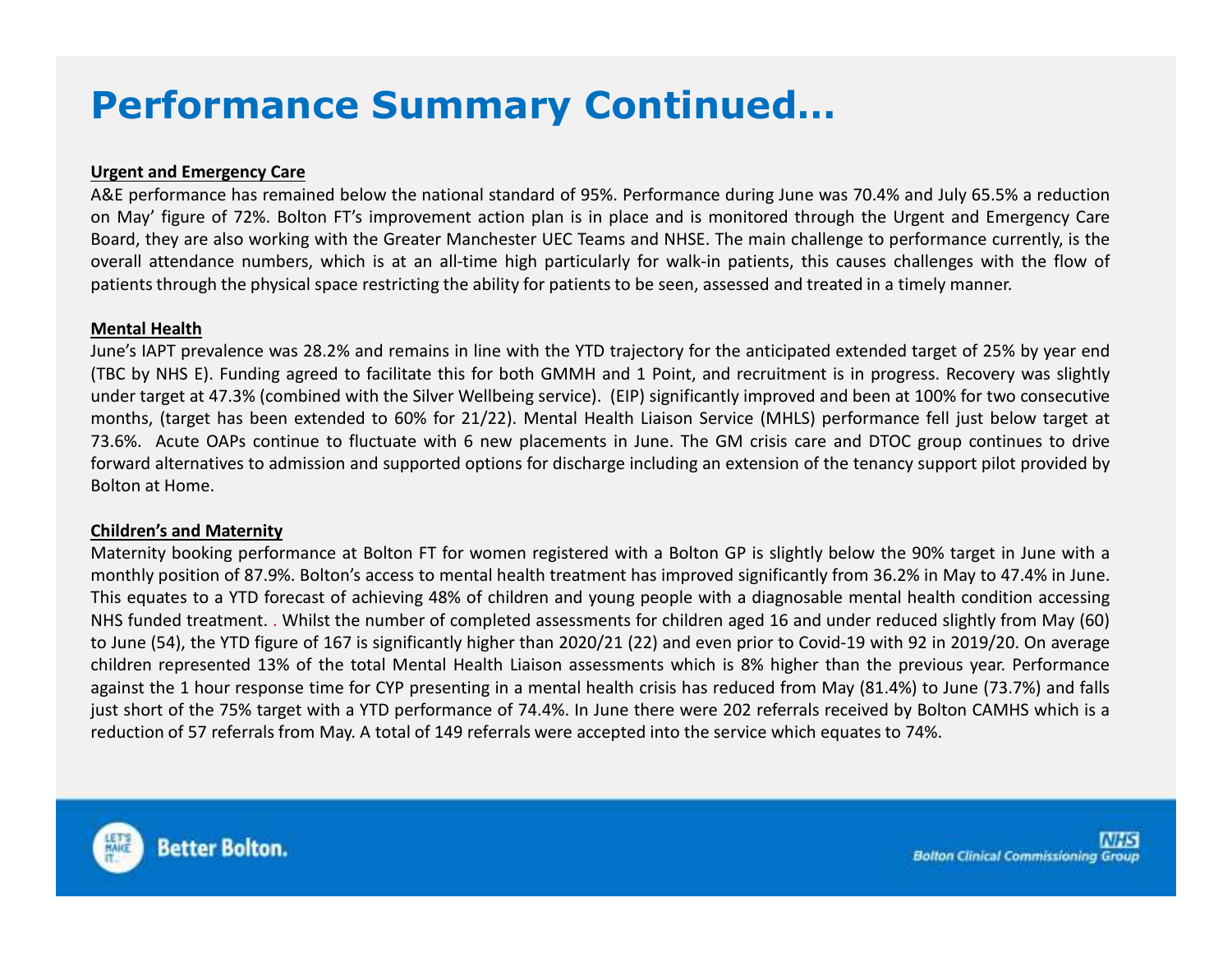# Performance by Commissioning Area: **Elective Care**

| <b>Planned Care</b>                                                                                 | <b>Target</b> | <b>Current</b><br><b>Month</b> | <b>Current</b><br><b>Month</b> | <b>YTD</b> | last month | Change since Performance on<br>trajectory |
|-----------------------------------------------------------------------------------------------------|---------------|--------------------------------|--------------------------------|------------|------------|-------------------------------------------|
| Patients on an Incomplete paVhway % (92% of patients should be less<br>than 18 weeks from referral) | 92% (GM 90%)  | Jul                            | 70.0%                          | 69.1%      |            |                                           |
| Waiting list - number of patients waiting to be seen (Nationally submitted<br>data, excludes ASI)   | <22.640       | Jul                            | 29.520                         | 29.520     |            |                                           |
| Percentage of patients waiting less than 6 weeks from referral for a<br>diagnostic test             | 1%            | Jul                            | 27.7%                          | 29.2%      |            |                                           |
| Number of patients on the waiting list should not have been waiting more<br>than 52 weeks           | 0             | Jul                            | 1.761                          | 1.761      |            |                                           |

#### **Key in month highlights:**

Elective care surgery is now remobilised at Royal Bolton Hospital and across all Greater Manchester hospital trusts. Elective outpatient activity has continued throughout the pandemic and clinically urgent and cancer patients remain prioritised, through the support mechanisms in place through the GM Cancer Alliance and the GMHSCP work.

Many specialties are running with decreased capacity, due to increased Infection Prevention Control (IPC) measures and are seeing as many patients as possible, in whatever way that may be i.e. virtually or face to face in clinics.

GPs continue to refer patients who are held by providers on waiting lists and managed as per the national PTL (Patient Tracking List) guidance.

Bolton CCG continue to support providers with the management of their Surgical waiting lists and clinical validation and will work together to understand if these patients have declined treatment for non-covid reasons and the process for these in line with NHS E&I guidance. The CCG are working will all our providers and will re-start performance monitoring discussions to assess the gaps.

Performance against the 92% standard shows an increase in June <sup>2021</sup> at 71% compared to May <sup>2021</sup> 70%Compared across GM, Bolton's performance is one of the highest. BMI 83%, MFT 59%, SRFT 55%, WWL 57%

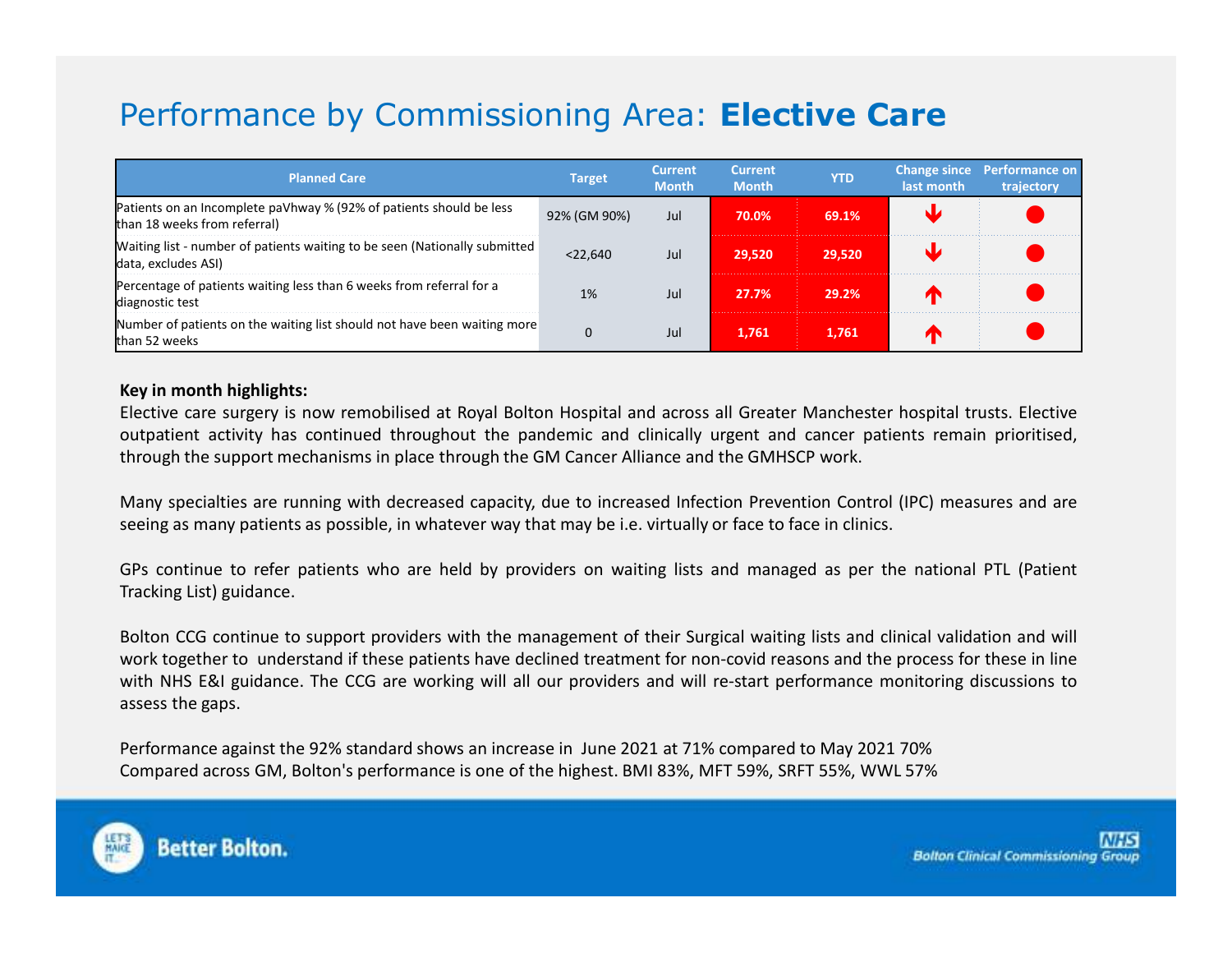# Performance by Commissioning Area: **Elective Care**

The CCG waiting list for all providers has increased from 28,363 in May <sup>2021</sup> to 29,126 in June 2021. The figures were expected to increase due to wave <sup>3</sup> & <sup>4</sup> of the COVID pandemic and are expected to do so over the next few months. As the Hospital Trusts start to operate with some normality, and with CCG support, there is potential to review if these patients have declined treatment due to non-covid reasons, which may improve the positionin the next few months whilst referring to the Access policy.

Additionally The Waiting Well Programme has been developed by GM, which aims to support patients whilst they are on the waiting list and how they can 'wait well' by accessing <sup>a</sup> range of information that will be made available in one place. GM is currently creating <sup>a</sup> catalogue of organisational contact numbers as signposts, <sup>a</sup> draft of this will be rolled out onto the GM website early September. Additionally, the Bolton locality group have just had their initial meeting and are developing ways to contact patients across the whole waiting list to best advise them on their health, and sign-post touseful information and the correct contact details should their condition worsen or they no longer require to remain on the waiting list.

Performance of the <sup>6</sup> week standard for diagnostic waits remains challenged but slightly improved at 27.8% (Target of <1%). The performance in May was 29%.

The diagnostic that was <sup>a</sup> particular challenge across all providers for Bolton CCG patients as expected was Endoscopy. The majority of these breaches occurred at Bolton FT, however the reasons for this are due to reduced capacity, as <sup>a</sup> result of increased Infection Prevention Control measures. Bolton CCG do have assurance however, that the remaining capacity has been prioritised for Clinically Urgent and Cancer patients, with all cancer patients receiving their endoscopy procedure within the appropriate time on the relevant 2ww pathway. The Bolton FTs diagnostic performance continues toimprove and is 30%, for context the highest performing month prior to June 2021, was March <sup>2020</sup> at 6.5% (Target of <1%).

As the COVID vaccination programme has started to ease, Bolton CCG is committed to work with all providers and future co-organisations, to tackle the challenge of performance, whilst working in the tight parameters of service and BAU change that has occurred since the COVID pandemic, but opening up transformational/service re-design discussions that can be implemented without incurring any further cost pressures.

Endoscopy is <sup>a</sup> key theme of work that is being lead by the Greater Manchester Health and Social Care Partnership alongside the GM Cancer Alliance, with revised clinical pathways having been developed and implemented consistently across all GM hospital trusts and additional capacity being sourcedprimarily for Cancer patients.

Following the receipt of the national planning guidance and the priorities that have been set for the coming year by NHS England, Commissioners are working with providers to ensure recovery plan are in place. Work is underway through the locality and GM planning processes to ensure demand andcapacity is fully understood and that any gaps between the <sup>2</sup> are identified, with supporting recovery actions going forward.

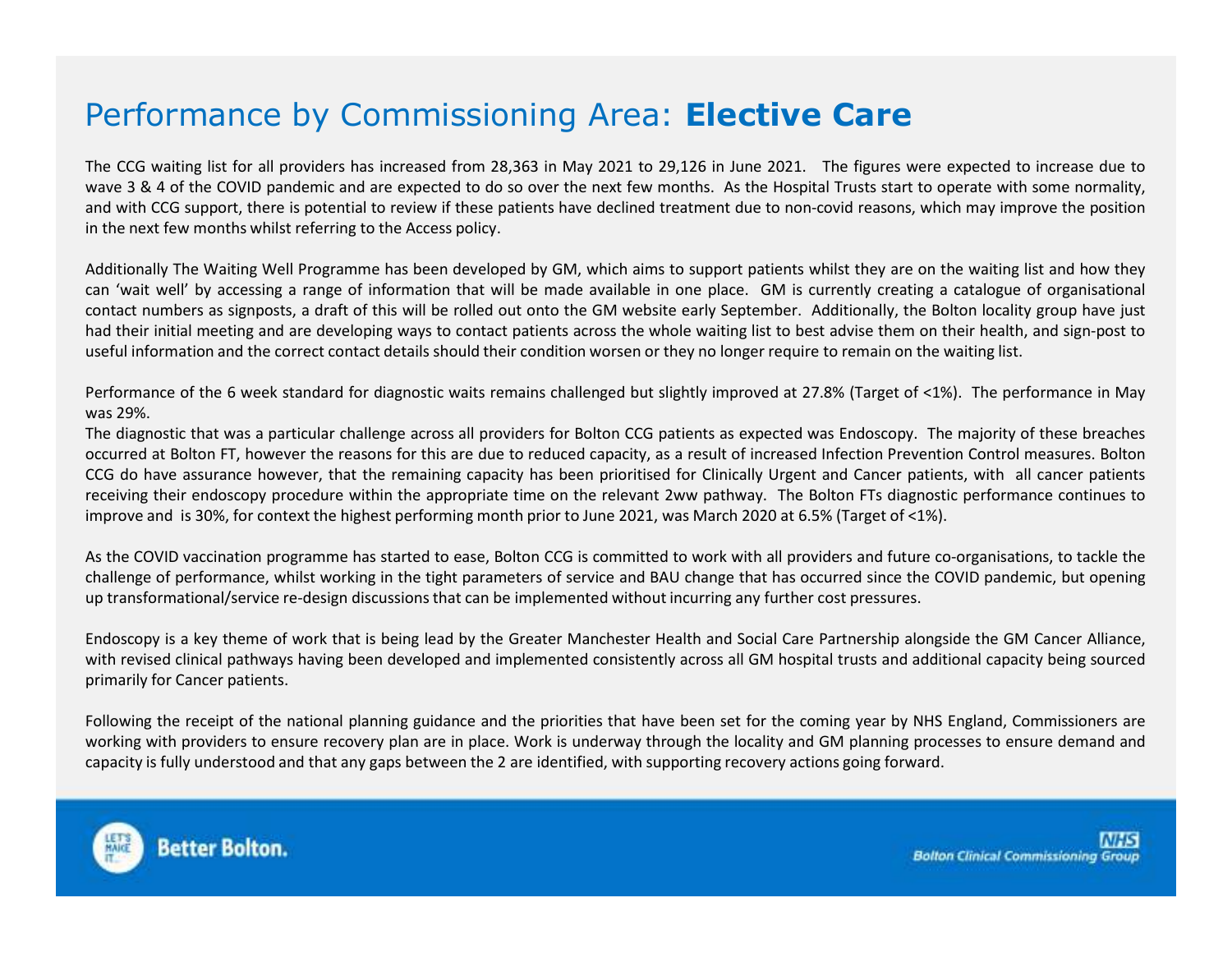# Performance by Commissioning Area: **Cancer Care**

| <b>Cancer Care</b>                                                                                                                                                                | <b>Target</b> | <b>Current</b><br><b>Month</b> | <b>Current Month</b> | <b>YTD</b> | <b>Change since last</b><br>month | Performance on<br>trajectory |
|-----------------------------------------------------------------------------------------------------------------------------------------------------------------------------------|---------------|--------------------------------|----------------------|------------|-----------------------------------|------------------------------|
| Percentage achieving maximum 2 week wait for first outpatient appointment, urgently<br>referred with suspected cancer via GP                                                      | 93%           | Jun                            | 96.0%                | 96.7%      | N                                 |                              |
| Percentage achieving maximum two week wait for first out patient appointment for<br>patients referred urgently with breast symptoms (where cancer was not initially<br>suspected) | 93%           | Jun                            | 29.0%                | 23.8%      |                                   |                              |
| Percentage achieving maximum wait from diagnosis to first definitive treatment to be<br>within 31 for all cancers                                                                 | 96%           | Jun                            | 98.2%                | 98.1%      |                                   |                              |
| Percentage achieving maximum 31 day wait for subsequent treatment where that<br>treatment is surgery                                                                              | 94%           | Jun                            | 87.5%                | 94.3%      |                                   |                              |
| Percentage achieving maximum 31 day wait for subsequent treatment where the<br>treatment is an anti-cancer drug regimen                                                           | 98%           | Jun                            | 100.0%               | 100.0%     | $\leftrightarrow$                 |                              |
| Percentage achieving maximum 31 day wait for subsequent treatment where the<br>treatment is a course of radiotherapy                                                              | 94%           | Jun                            | 100.0%               | 100.0%     | $\leftrightarrow$                 |                              |
| Percentage achieving maximum two month (62 day) wait from urgent GP referral to<br>first definitive treatment for cancer                                                          | 85%           | Jun                            | 78.3%                | 81.7%      |                                   |                              |
| Percentage achieving maximum 62 day wait from referral from an NHS screening<br>service to first definitive treatment for all cancers                                             | 90%           | Jun                            | 77.8%                | 84.6%      |                                   |                              |
| Percentage achieving maximum 62 day wait for first definitive treatment following a<br>consultants decision to upgrade the priority of the patients (all cancers)                 | No Target     | Jun                            | 84.8%                | 83.2%      |                                   |                              |
| Faster Diagnosis Standard: all patients who are referred for the investigation of<br>suspected cancer find out within 28 days if they do or do not have a cancer diagnosis        | 75.0%         | Apr                            | 85.3%                | 85.6%      |                                   |                              |
| Any cancer patients waiting 104 days or more from referral to the first definitive<br>treatment should be reviewed to identify any avoidable non-clinical delays                  | All reviewed  | Apr                            | 3                    | 3          | J                                 |                              |

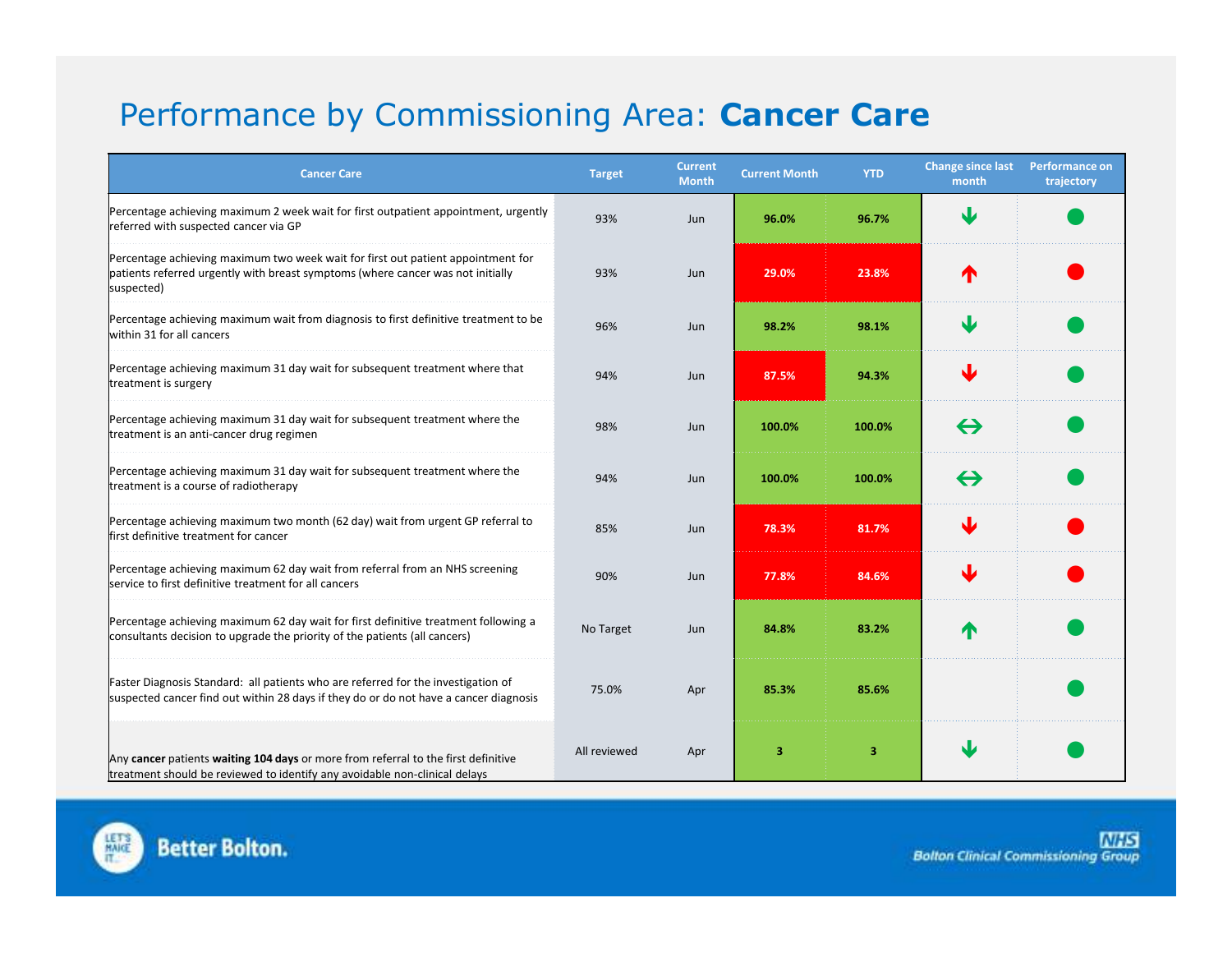### Performance by Commissioning Area: **Cancer Care**

In June 2021, there was <sup>a</sup> slight improvement in the performance for the 'Percentage achieving maximum two week wait for first outpatient appointment, for patients referred urgently with breast symptoms (where cancer was not initially suspected)' from 21.6% in May <sup>2021</sup> to 29% in June, against <sup>a</sup> target of 93%. As this measure is where Cancer is not initially suspected, the focus of the Breast care team has remained on the clinical priority of the 2ww suspected cancer referrals which has led to the Breast Symptomatic referral waits increasing for some patients. Clinical leads have provided assurance for the continuing safety of the CCG and Bolton FT colleagues have met to discuss issues and offer support. Bolton FT have provided the CCG with an action plan for improvement of the performance trajectory which will continue to be monitored closely.

The performance for the indicator "Percentage achieving maximum <sup>2</sup> week wait for first outpatient appointment, urgentl y referred with suspected cancer via GP", has also declined slightly with 96% of referred patients being seen within <sup>14</sup> days of referral. However this still exceeds the target of 93%. We have been assured that there is continued close focus andoversight of this patient cohort by Clinical and Operational Leads at Bolton FT.

The percentage achieving maximum two month (62 day) wait from urgent GP referral to first definitive treatment for cancer" there was <sup>a</sup> further decline in the numbers of patients achieving this target at 78.3 June <sup>21</sup> compared with 86.2% in May21 and is now significantly below the national target of 85%. In addition to this the performance for 'Maximum <sup>62</sup> day wait from referral from an NHS screening service to first definitive treatment for all cancers to Bolton CCG patients' declined again from 88.9% of patients achieving the target in May <sup>21</sup> to 77.8% in June 2021. We understand that long waits for Diagnostics is playing <sup>a</sup> significant role in some of these areas and the trust are working to resolve these issues and these patients are consistently monitored by Clinical and Operational leads to ensure that any non clinical delays are fully minimised.

In June 2021, there was <sup>3</sup> Bolton CCG patients reported within the month (monitored in <sup>a</sup> rolling cohort) who waited <sup>104</sup> days or more from initial referral to the first definitive treatment. The clinical teams continue to monitor these patients and there was no harm reported

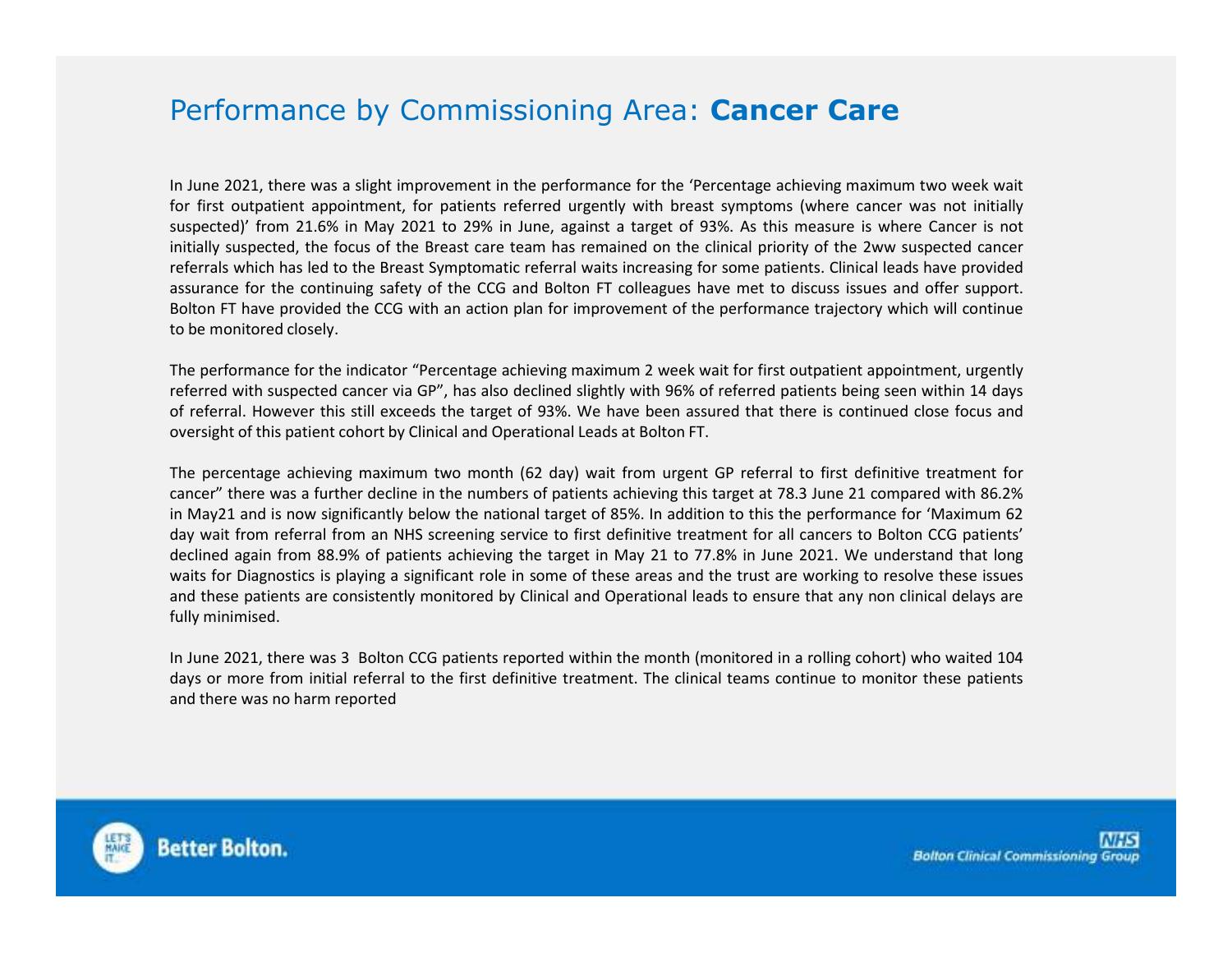# Performance by Commissioning Area: **Urgent and Emergency Care**

| <b>Urgent Care</b>                                                                                                               | <b>Target</b>                               | <b>Current</b><br><b>Month</b> | <b>Current</b><br><b>Month</b> | <b>YTD</b> | <b>Change since</b><br>last month | Performance on<br>trajectory |
|----------------------------------------------------------------------------------------------------------------------------------|---------------------------------------------|--------------------------------|--------------------------------|------------|-----------------------------------|------------------------------|
| Patients should be admitted, transferred or discharged within 4 hours of<br>their arrival at an A&E department - Bolton FT       | 95%                                         | Jul                            | 65.50%                         | 70.20%     |                                   |                              |
| All handovers between ambulance and A&E must take place within 15<br>minutes (no of patients waiting >30 mins<59 mins) Bolton FT | No target                                   | Jul                            | 285                            | 869        |                                   |                              |
| All handovers between ambulance and A&E must take place within 15<br>minutes (no of patients waiting >60 mins) Bolton FT         | less than 40 per<br>month (Local<br>target) | Jul                            | 192                            | 457        |                                   |                              |
| Non Elective Length of Stay                                                                                                      | < 4.61                                      | Jul                            | 4.6                            | 4.27       |                                   |                              |

#### **Key in month highlights:**

- A&E performance has remained below the national standard of 95%. Performance during June was 70.4% and July 65.5% <sup>a</sup> reduction on May' figure of 72%. Bolton FT's improvement action plan is in place and is monitored through the Urgent and Emergency Care Board, they are also working with the Greater Manchester UEC Teams and NHSE. The main challenge to performance currently, is the overall attendance numbers, which is at an all-time high particularly for walk-in patients, this causes challenges with the flow of patients through the physical space restricting the ability for patients to be seen, assessedand treated in <sup>a</sup> timely manner.
- Following an May <sup>2021</sup> average daily attendance at A&E of 370, June saw <sup>a</sup> further increased average daily attendance to <sup>396</sup> patients. July data shows <sup>a</sup> further increase to 403. Attendances are being monitored closely and to help understand the rise innumbers as this is <sup>a</sup> 33.8% increase on the daily average for July 2020.
- In May the number of NWAS patients waiting >30 Mins <59 minutes for <sup>a</sup> A&E handover to take place was 205. Performance has reduced further in June and July resulting in <sup>a</sup> figure of 285. There were <sup>192</sup> over <sup>60</sup> minute handovers in July following <sup>129</sup> in June and <sup>76</sup> in May which is <sup>152</sup> above the agreed target of below <sup>40</sup> per month.
- Non Elective LoS increased to 4.6 in July from <sup>a</sup> figure of 4.0 In June and 4.3 in May, this figure continues to below the target of <4.61.

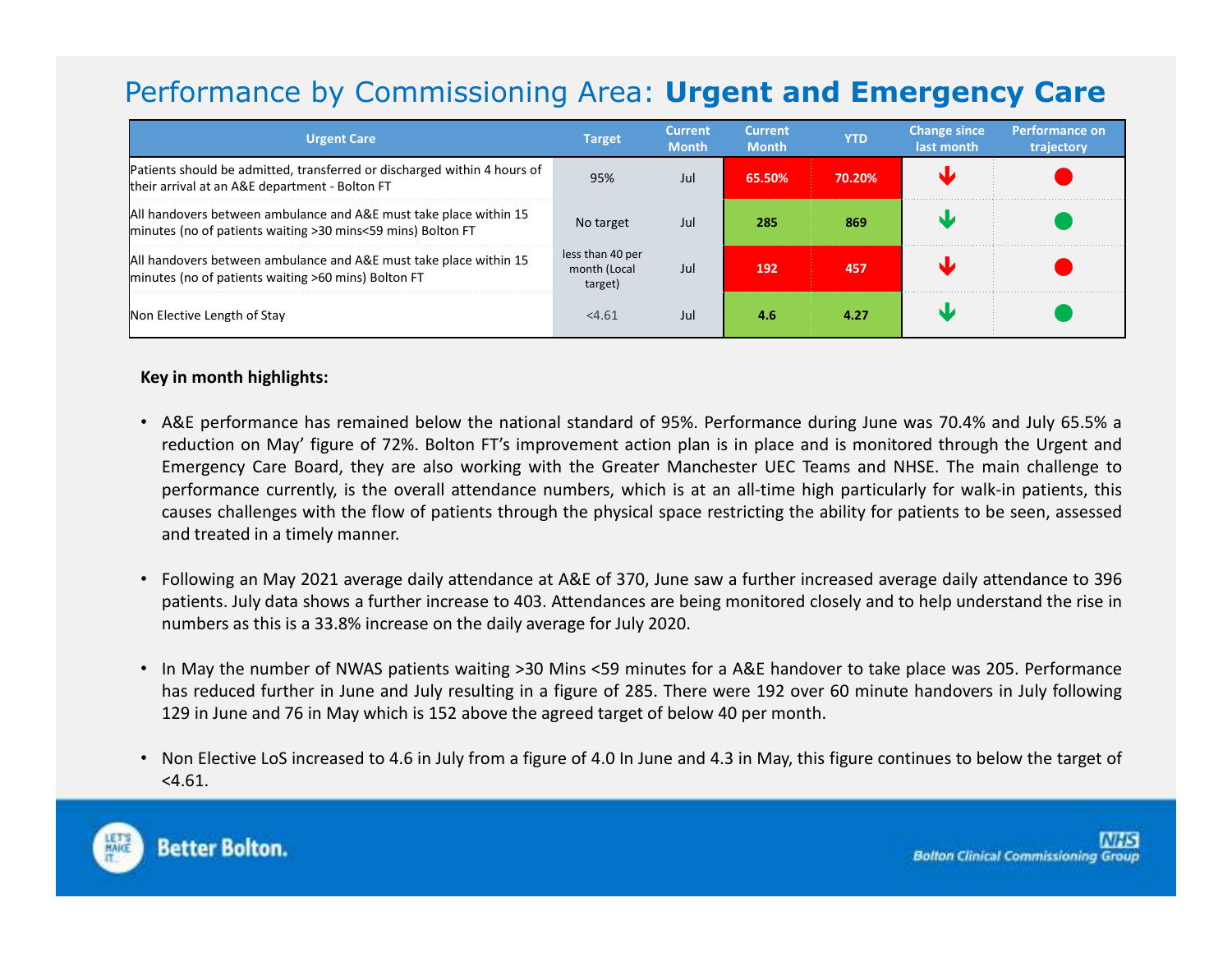## Performance by Commissioning Area: **Urgent and Emergency Care**

#### **A&E Attendances & Emergency Admission Analysis**

- The following slide includes <sup>a</sup> snapshot of data from August <sup>2020</sup> to July <sup>2021</sup> detailing the number of A&E Attendances and Emergency Admissions per 1,000 population in Bolton compared to rates throughout Greater Manchester and England. Also included is data on Attendances and Emergency Admissions in the 65+ age group compared to all Greater Manchester localities.
- Bolton has the second lowest number of A&E attendances per 1,000 population in Greater Manchester (307.2). The Greater Manchester average is 353.5 and England average 336.3.
- A&E attendances per 1,000 population in the 65+ age group are higher throughout all areas. Bolton has the lowest figure in Greater Manchester with <sup>a</sup> figure of 393.6 compared to the GM average of 473.1.
- Bolton's Emergency Admission figure is third lowest in Greater Manchester at 94.3 per 1,000 compared tothe Greater Manchester average of 99.7 and England average of 95.7.
- Emergency Admissions per 1,000 in the 65+ age group are 232.0 in Bolton, which is the third lowest inGreater Manchester. The Greater Manchester average is 252.6 per 1,000 population.

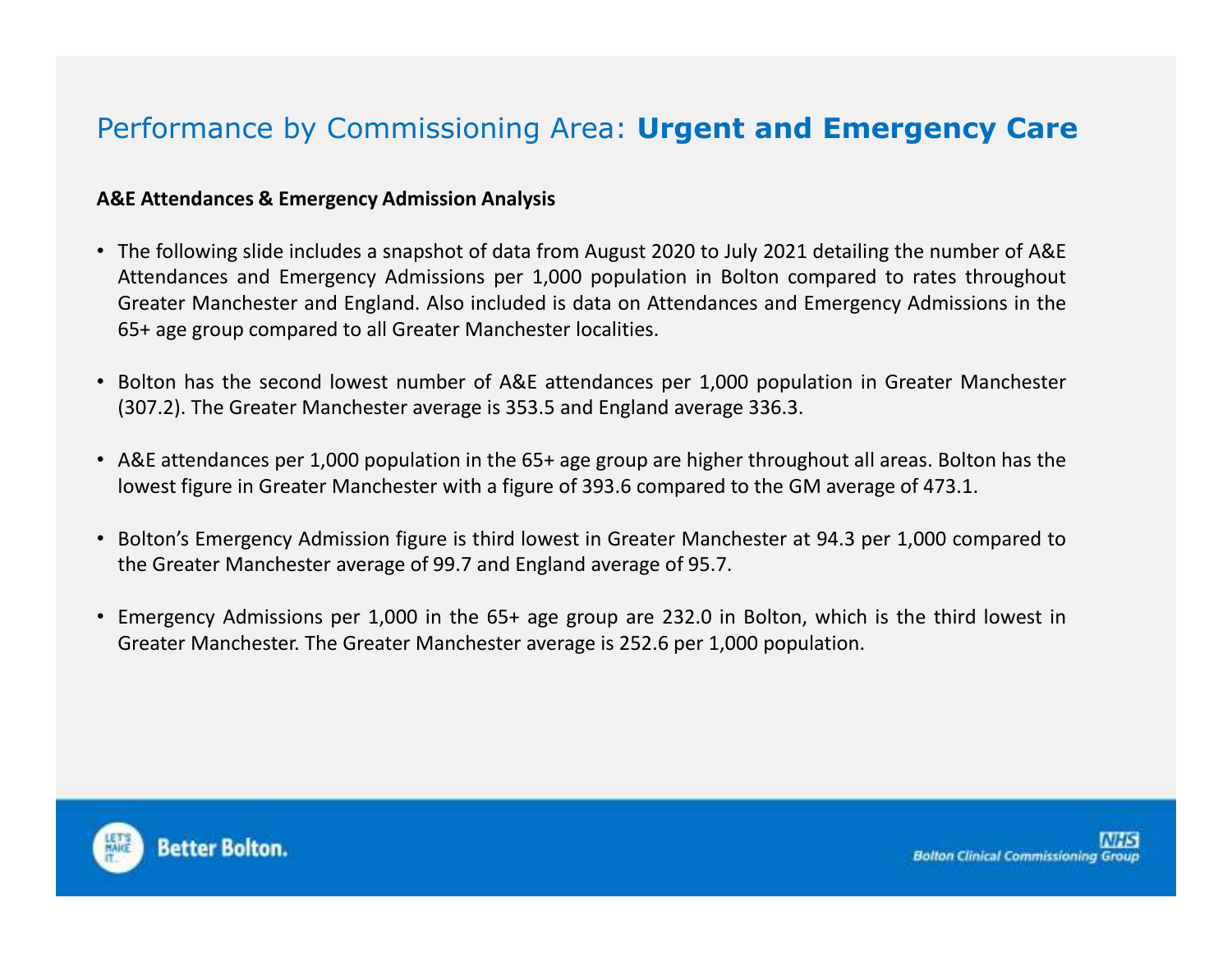## Performance by Commissioning Area: **Urgent and Emergency Care**







Emergency admissions (Age 65+) per 1,000 registered population Aug 2020 - Jul 2021

Emergency admissions per 1,000 registered population



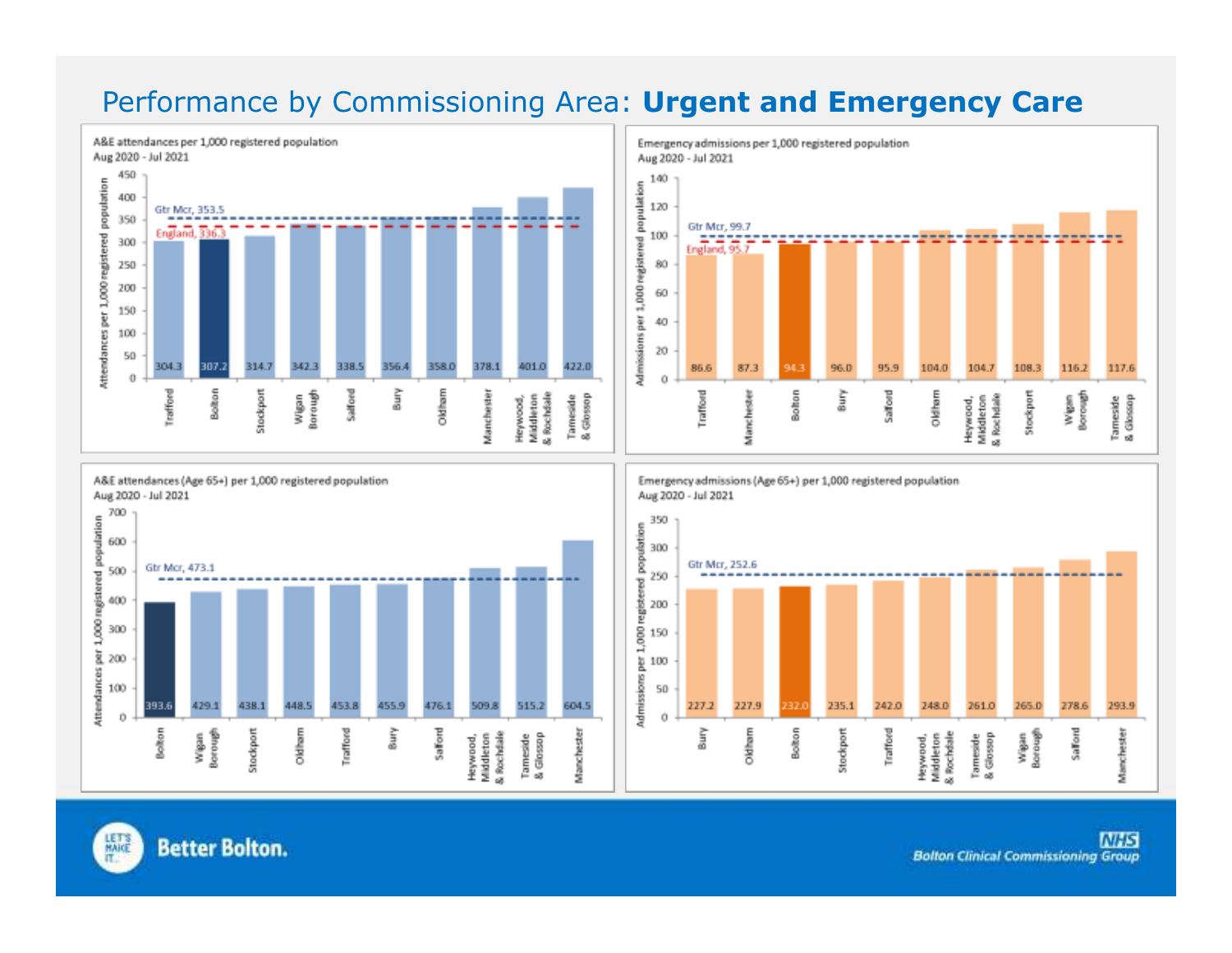# Performance by Commissioning Area: **Mental Health**

| <b>Mental Health Care</b>                                                                                  | <b>Target</b>                                                      | <b>Current</b><br><b>Month</b> | <b>Current</b><br><b>Month</b> | <b>YTD</b> | <b>Change since</b><br>last month | <b>Performance on</b><br>trajectory |
|------------------------------------------------------------------------------------------------------------|--------------------------------------------------------------------|--------------------------------|--------------------------------|------------|-----------------------------------|-------------------------------------|
| Improving Access to Psychological Therapies (IAPT) Access rate - (Prime<br>Provider model)                 | Currently 19%,<br>22.5% by March<br>2020 (National -<br>local 22%) | <b>Jun</b>                     | 28.2%                          | 23.7%      | ́↑                                |                                     |
| Improving Access to Psychological Therapies (IAPT) Recovery rate - (Prime<br>Provider model)               | 50.0%                                                              | Jun                            | 47.3%                          | 47.7%      |                                   |                                     |
| Improving Access to Psychological Therapies (IAPT) - percentage treated<br>within 6 weeks of referral      | 75.0%                                                              | Jun                            | 93.6%                          | 96.0%      | Ψ                                 |                                     |
| Improving Access to Psychological Therapies (IAPT) - percentage treated<br>within 18 weeks of referral     | 95.0%                                                              | Jun                            | 100.0%                         | 100.0%     | $\leftrightarrow$                 |                                     |
| 56% of early Intervention Psychosis (EIP) referrals to start treatment<br>within 2 weeks                   | 56.0%                                                              | Jun                            | 100.0%                         | 84.7%      | $\leftrightarrow$                 |                                     |
| Mental Health Liaison Service (formally RAID) -percentage of AE<br>Emergency referrals assessed within 1hr | 75.0%                                                              | Jun                            | 73.6%                          | 78.6%      |                                   |                                     |
| Number of new Out of Area placements                                                                       | $\overline{0}$                                                     | Jun                            | 1                              | 4          |                                   |                                     |

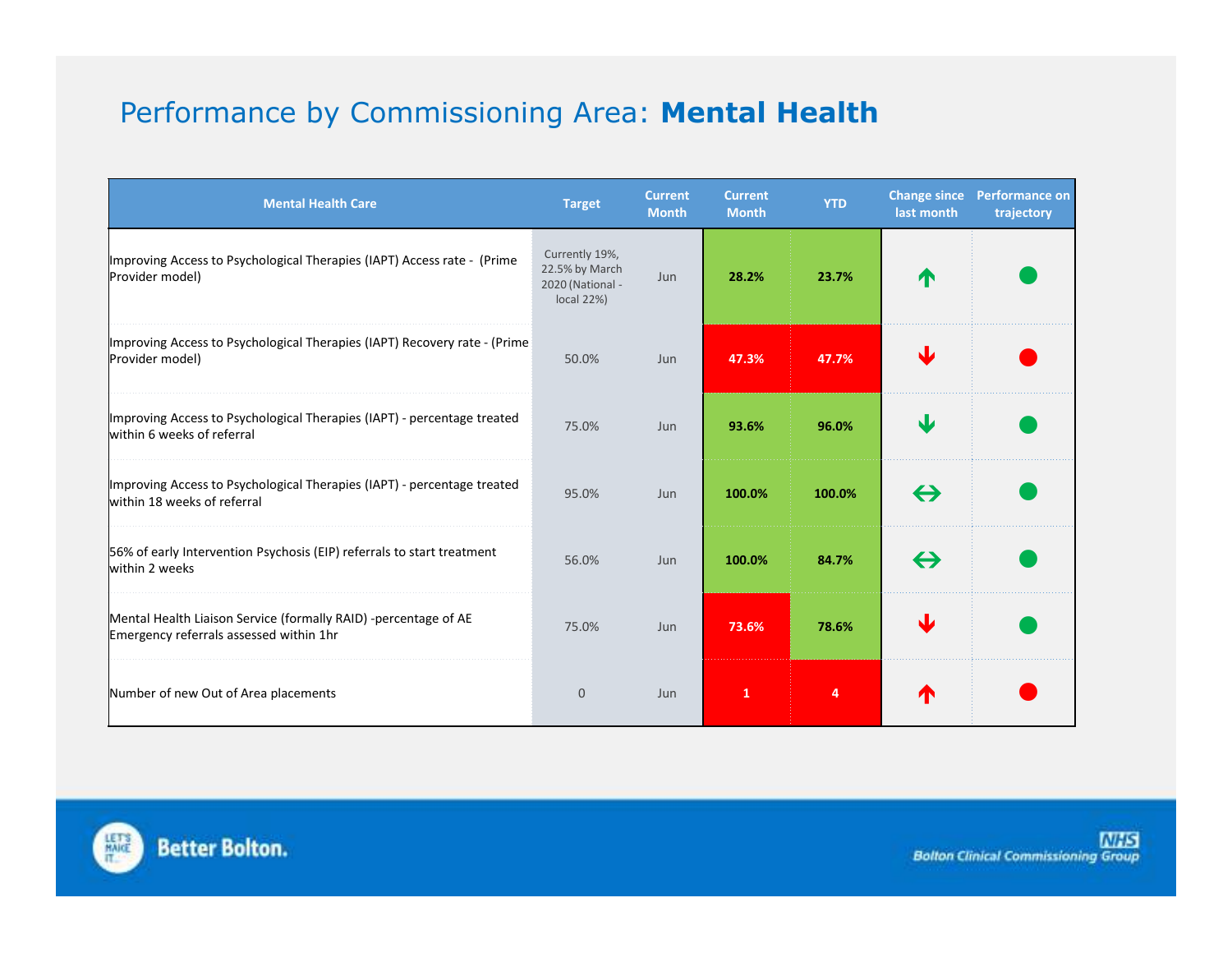# Performance by Commissioning Area: **Mental Health**

#### **Key in month highlights:**

- IAPT The Bolton Prime Provider pathway saw an increase in referrals in June (achieving 28.2% prevalence), compared with 20.8% in May. Recovery was 47.3% against the target of 50%, This reflects the current impact of Covid with the service is receiving an increasing number of Step <sup>3</sup> (complex) presentations. This then leads to lower recovery rates due to the increased complexity. Planned changes to the patient pathway at the first point of access for Step <sup>2</sup> clients should rebalance recovery and reliable improvement outcomes in the future. Recovery increased for the <sup>6</sup> and <sup>18</sup> week referral to treatment targets and we are now achieving target.
- EIP Performance increased significantly back up to 100% for May & June, compared to 54.2% in April for referrals receiving NICE approved treatment within <sup>2</sup> weeks (against <sup>a</sup> target of 60% for 2021/22). It was noted last month the increase in referrals and the service continue to work on <sup>a</sup> recovery plan to ensure <sup>a</sup> robust system is in place should <sup>a</sup> dip in trend happen again, focusing on this target in addition to other specific areas of under performance.
- Mental Health Liaison Service Performance decreased slightly in June achieving 73.6% against <sup>a</sup> target of 75%. MHLS continues to be under pressure in A&E due to the high numbers of attendances and volume of acute in-patients at RBH who need discharge expediting. CYP referrals also continue to be high. Staff turnover is also an issue with <sup>2</sup> current band <sup>6</sup> vacancies that are in the process of being recruited to and <sup>a</sup> further b6 who has served notice. Listening lounge (community crisis alternative) the service has been up and running from the 9<sup>th</sup> Aug with plans to extend to wider referral pathways in Q3.
- Acute OAPs placements and demand continues to vary with new placement numbers totaling <sup>6</sup> in June (2 reportable and <sup>4</sup> in <sup>a</sup> GM commissioned bed). <sup>4</sup> existing patients remained out of area from the previous month due to local bed pressures and the inability to repatriate within the aspired <sup>72</sup> hours. Length of stay remains below the national average with effective utilisation of community crisis beds to offer admission avoidance opportunities and expedite discharge.

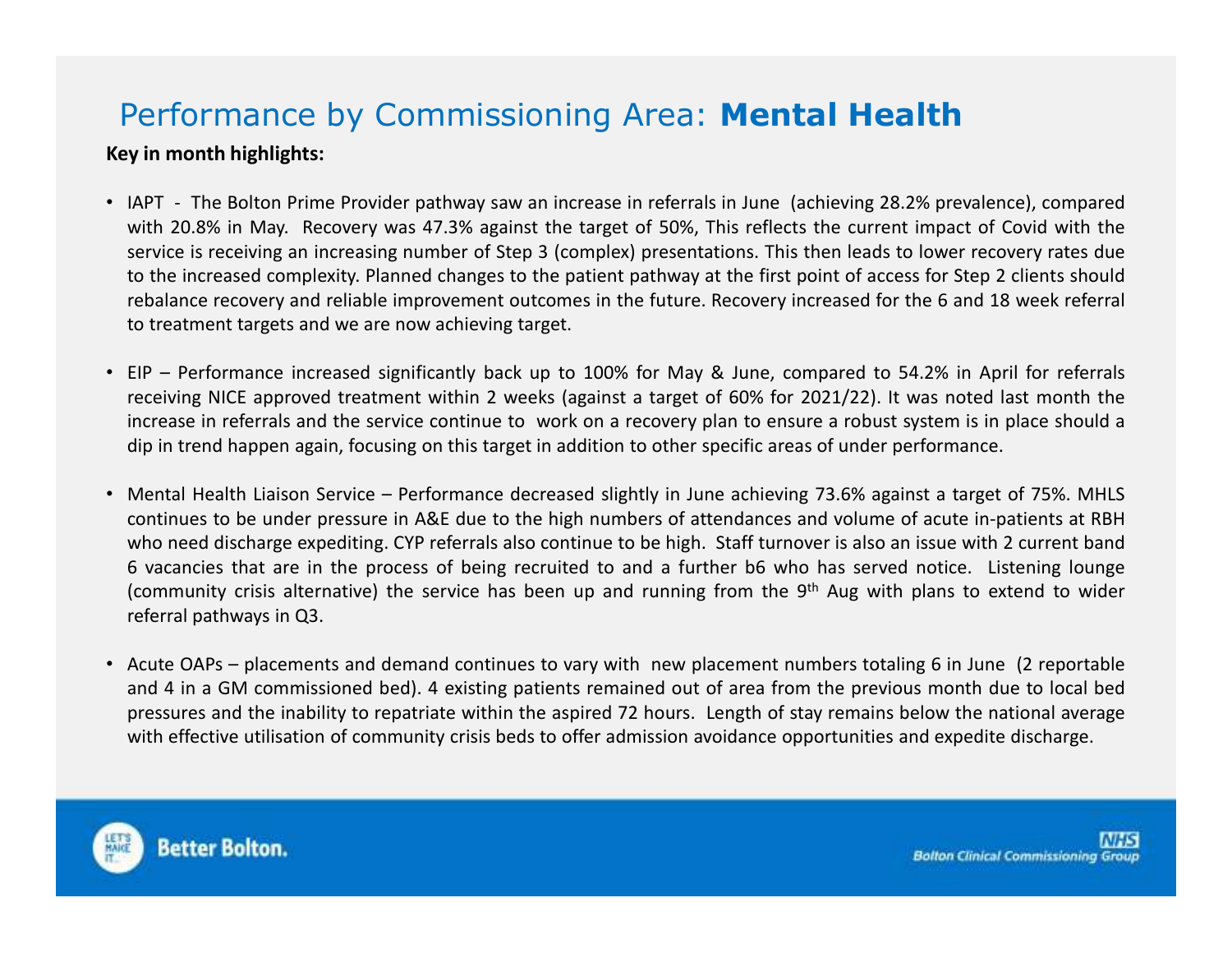# Performance by Commissioning Area: **Children's and Maternity**

| <b>Childrens &amp; Maternity Care</b>                                                       | <b>Target</b> | <b>Current</b><br><b>Month</b> | <b>Current Month</b> | <b>YTD</b> | <b>Change since</b><br>last month | Performance on<br>trajectory |
|---------------------------------------------------------------------------------------------|---------------|--------------------------------|----------------------|------------|-----------------------------------|------------------------------|
| % Completed maternity bookings by 12+6 weeks (bolton CCG at Bolton FT)                      | 90%           | Jun                            | 87.90%               | 88.70%     |                                   |                              |
| CAMHS % of young people accessing treatment                                                 | 35%           | Jun                            | 47.40%               | 47.20%     |                                   |                              |
| CAMHS % of young people 10 point improvement on Childrens Global<br>Assessment Scale (CGAS) | 50%           | <b>Nov</b>                     | 30.00%               | 20.00%     |                                   |                              |

#### **12+6**

 Maternity booking performance at Bolton FT for women registered with <sup>a</sup> Bolton GP is slightly below the 90% target in June with <sup>a</sup> monthly position of 87.9%. This equates to <sup>a</sup> total of <sup>306</sup> bookings where <sup>37</sup> were outside of the 12+6 timeframe. The full provider booking performance for June which accounts for women registered with <sup>a</sup> GP outside of Bolton is 90.6% equating to <sup>534</sup> bookings with deemed as late bookers. Significant work has taken place across Bolton FT to ensure women book prior to 12+6 weeks.

#### **CYP Mental Health Access**

Bolton's access to mental health treatment has improved significantly from 36.2% in May to 47.4% in June. This equates to <sup>a</sup> YTD forecast of achieving 48% of children and young people with <sup>a</sup> diagnosable mental health condition accessing NHS funded treatment. The CYP access target remains <sup>a</sup> central focus in the Greater Manchester CYP data club; particularly around the definition of access to treatment changing from two contacts toone. <sup>A</sup> consistent approach to data capture is being progressed across all CYP Mental Health Trusts.

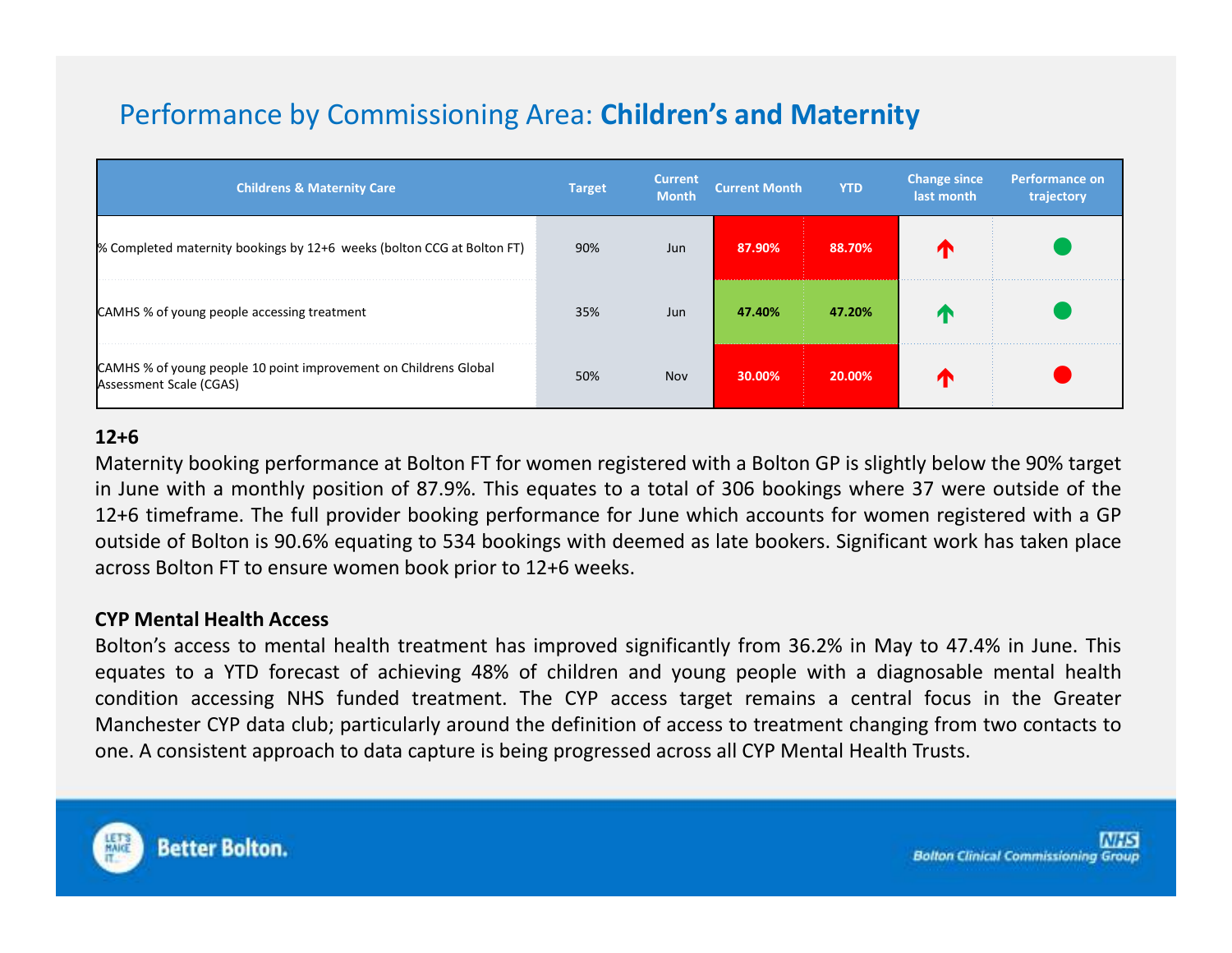### Performance by Commissioning Area: **Children's and Maternity**

#### **All Age Mental Health Liaison**

 Whilst the number of completed assessments for children aged <sup>16</sup> and under reduced slightly from May (60) to June (54), the YTD figure of <sup>167</sup> is significantly higher than 2020/21 (22) and even prior to Covid-19 with <sup>92</sup> in 2019/20. On average children represented 13% of the total Mental Health Liaison assessments which is 8% higher than the previous year. Performance against the <sup>1</sup> hour response time for CYP presenting in <sup>a</sup> mental health crisis has reduced from May (81.4%) to June (73.7%) and falls just short of the 75% target with <sup>a</sup> YTD performance of 74.4%. Anecdotal feedback from Bolton CAMHS has highlighted that <sup>a</sup> large number of recent attendances have been directed from <sup>a</sup> School Setting and work is progressing via the Link Programme to address this in September. The Link Programme consists on facilitated sessions delivered by the Anna FreudCentre which aim to bring together local CYP Mental Health professionals and Education Settings.

#### **CAMHS Referrals**

In June there were <sup>202</sup> referrals received by Bolton CAMHS which is <sup>a</sup> reduction of <sup>57</sup> referrals from May. <sup>A</sup> total of <sup>149</sup> referrals were accepted into the service which equates to 74%. For those note accepted into the service, reasons varied from being not suitable, not enough information or advice given/referred to another service. Out of the <sup>140</sup> accepted referrals <sup>116</sup> were allocated as routine and <sup>33</sup> as urgent. As of June 2021, <sup>a</sup> total of <sup>154</sup> young people were waiting for an assessment. To manage this, Bolton CAMHS have reviewed the staffing establishment to ensure all vacant posts are filled due to <sup>a</sup> number of team members leaving in July. The number of young people remaining on the 18+ RTT pathway has increased from <sup>31</sup> in May <sup>2021</sup> to <sup>39</sup> in June 2021. The reason for this increase is due to <sup>a</sup> number of families requesting delayed appointments due to personal commitments and also an increased number of DNA'S. The service is reviewing each case on anindividual basis to ensure an appropriate plan is agreed.